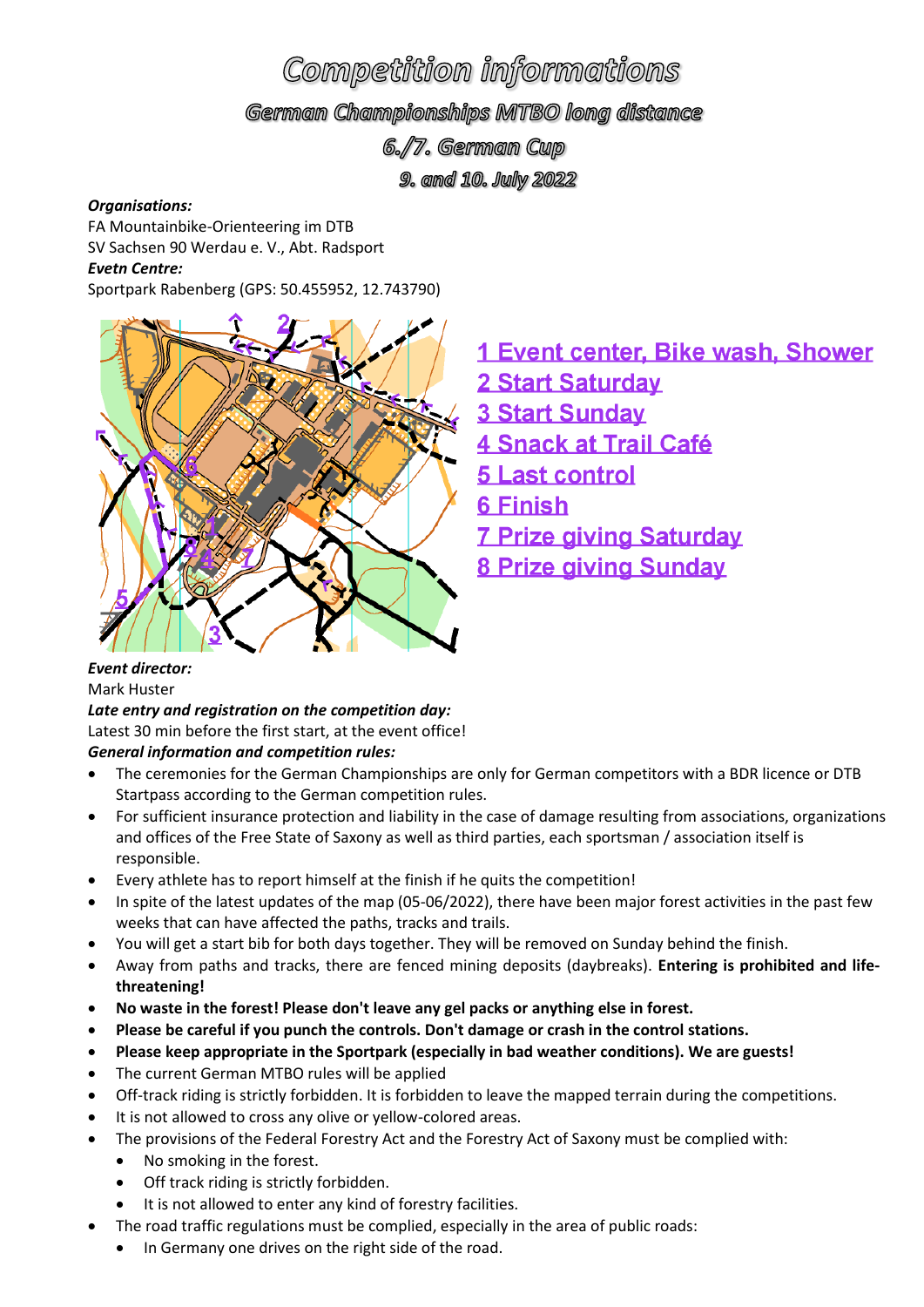- Overtaking should be done on the left side or after communication on any side.
- Uphill goes before downhill!
- Observe the German road rules (right goes before left etc.).
- Respect other traffic on the roads and forest tracks.
- It could be possible that you make route choices via public roads (Breitenbrunn) and the Sportpark. Please take special care to traffic and other users. Neither public roads are closed nor marshals will control the traffic.
- Take care of walkers, tourists and other bikers.
- Follow the instructions of the organizing team.
- Warm-up: use the road between Breitenbrunn and Sportpark as well as the route between EC and start.
- Ensure that no competitor is hindered on the way from the EC to the start and in the finish area.
- Single tracks in the trail center are one-way. **The direction marked in the map is mandatory and it is strictly forbidden to ride them opposit. It serves your security and the security of the other bikers.** The trails are sometimes slower than the signature of the map shows.



- **Any breach of these points will be punished with disqualification, without exception.** *Punching system:*
- SPORTIDENT, all cards incl. SIAC with near field modus.
- Don't forget to clear and check.
- It is the responsibility of the competitors to punch correctly at the controls and the finish.
- Read out is located in the event center.
- Finish time keeping by the finish station, you have to punch it.
- Attention with GPS watches: Wear the SIAC on the other arm of the GPS device. Otherwise, it could be possible that the SIAC doesn't work correct.

*Jury:*

Harald Männel Uwe Röhner

## Mark Huster

#### *Catering:*

The Trail Café offer various foods and beverages.

*Shower:*

You have to pay for the shower if you don't sleep in the Sportpark. There are shower coins in the event center.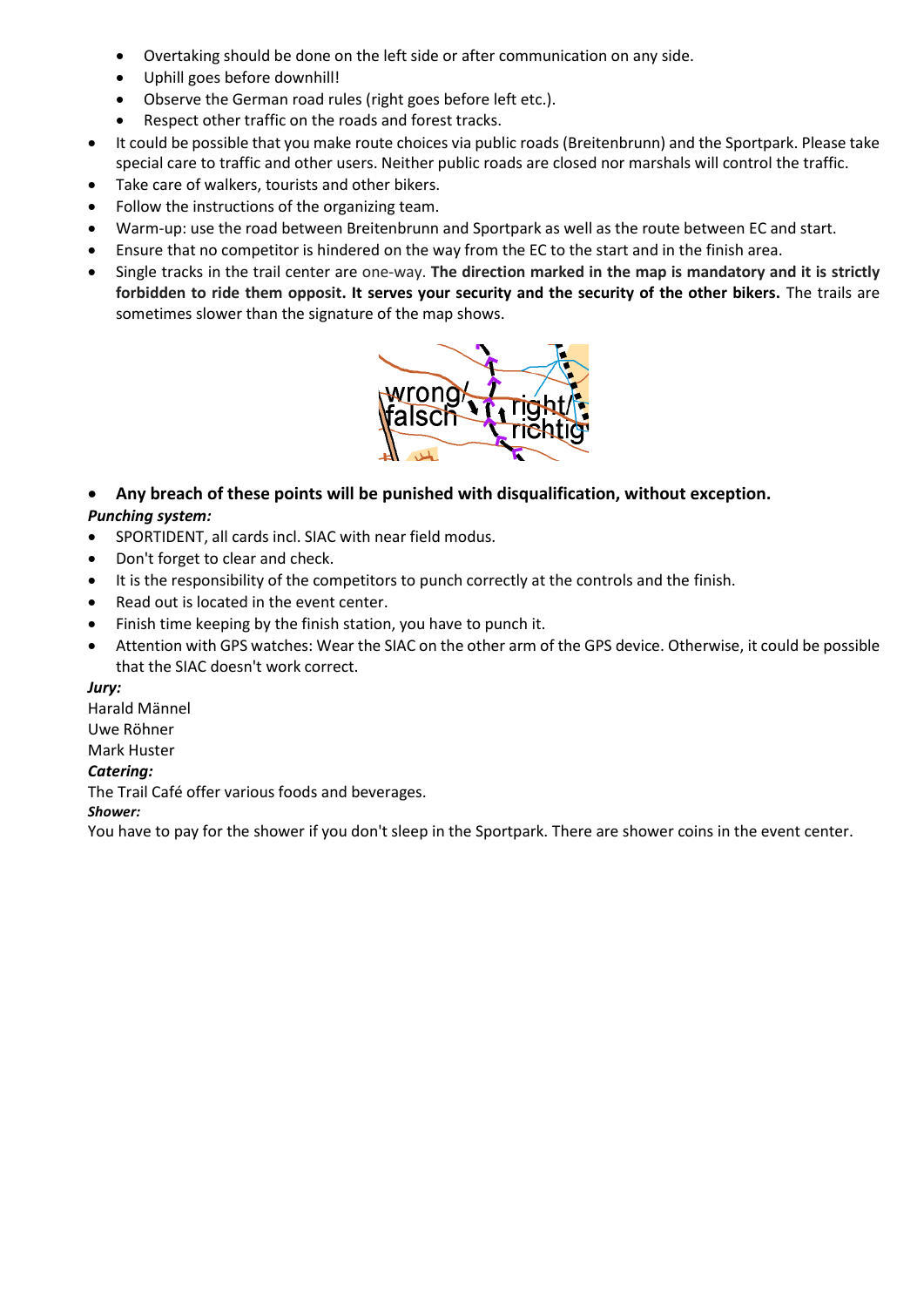## **Saturday**

#### *Start:*

- First start: 14:00
- Single start with 3 minutes start intervall.
- The start takes place as three zone start (call-up and clear (-3 min), check (-2 min), map (-1 min), time start (0 min)). This means that all athletes must be at the start at least 3 minutes before their start time according to the starting list.
- > The start is nearby the event center (in north of see map).
- > The map start (purple start triangle) is about 100 m behind the time start and is marked by a control flag. After your time start, you have to follow a mandatory route to the map start, marked by red and white ribbons.

### *Finish:*

- Between the last control (100) and the finish there is a mandatory route, marked by red and white ribbons.
- The finish time is taken by punching the finish station.
- End of finish: 17:30

#### *Map:*

- Rabenberg, Scale 1:15.000, Contour 5 m, Size A4, 06/2022
- Symbols: ISOM MTBO 2022
- Mark Huster

#### *Course data:*

- Course setter: Mark Huster
- The competitor is responsible to pick up the correct map. Please look at the course number.
- The length is about long distance.

| Course:             | Length<br>calculated: | Length<br>optimal: | Climb<br>calculated: | Climb<br>optimal: | <b>Controls:</b> | <b>Winning</b><br>time: | <b>Map Change</b><br>and mixed<br>order: |
|---------------------|-----------------------|--------------------|----------------------|-------------------|------------------|-------------------------|------------------------------------------|
|                     | [km]                  | [km]               | [m]                  | [m]               |                  | [min]                   |                                          |
| Saturday            |                       |                    |                      |                   |                  |                         |                                          |
| 1_long_ME_M20       | 21,10                 | 35,40              | 840                  | 1250              | 19               | 105                     | yes                                      |
| 2 long WE W20 M40   | 19,10                 | 28,30              | 570                  | 825               | 13               | 100                     | yes                                      |
| 3_long_W40_M50_M60  | 15,40                 | 22,80              | 420                  | 675               | 12               | 95                      | yes                                      |
| 4_long_W50_W60_M70  | 9,00                  | 13,00              | 265                  | 350               | 9                | 90                      | yes                                      |
| 5 long W17 M17 Open | 10,02                 | 15,00              | 195                  | 450               | 7                | 80                      |                                          |
| 6_long_WM14         | 5,62                  | 7,90               | 210                  | 275               | 8                | 40                      |                                          |
| 7_long_WM11         | 3,81                  | 5,60               | 145                  | 175               | 5                | 30                      |                                          |

• The **courses 1, 2, 3, 4** has and mix of fixed and free order (semi-free order). The competitors get two maps at the start. The 1st map shows the controls in fixed order. On the 2nd map you can find the controls, which you have to punch on any time in free order together or seperate with the controls from the 1st map between the start and the finish. At the finish you have been at every control.

• The **courses 1, 2, 3, 4** has fixed order.

#### *Prize giving ceremonies:*

- 19:00 in the marquee
- Honouring the German Champions for all German classes (only licenced German starters) with medals and diplomas.
- Honouring of the stage winners in all classes with diplomas (if 3 or more competitors in a class).